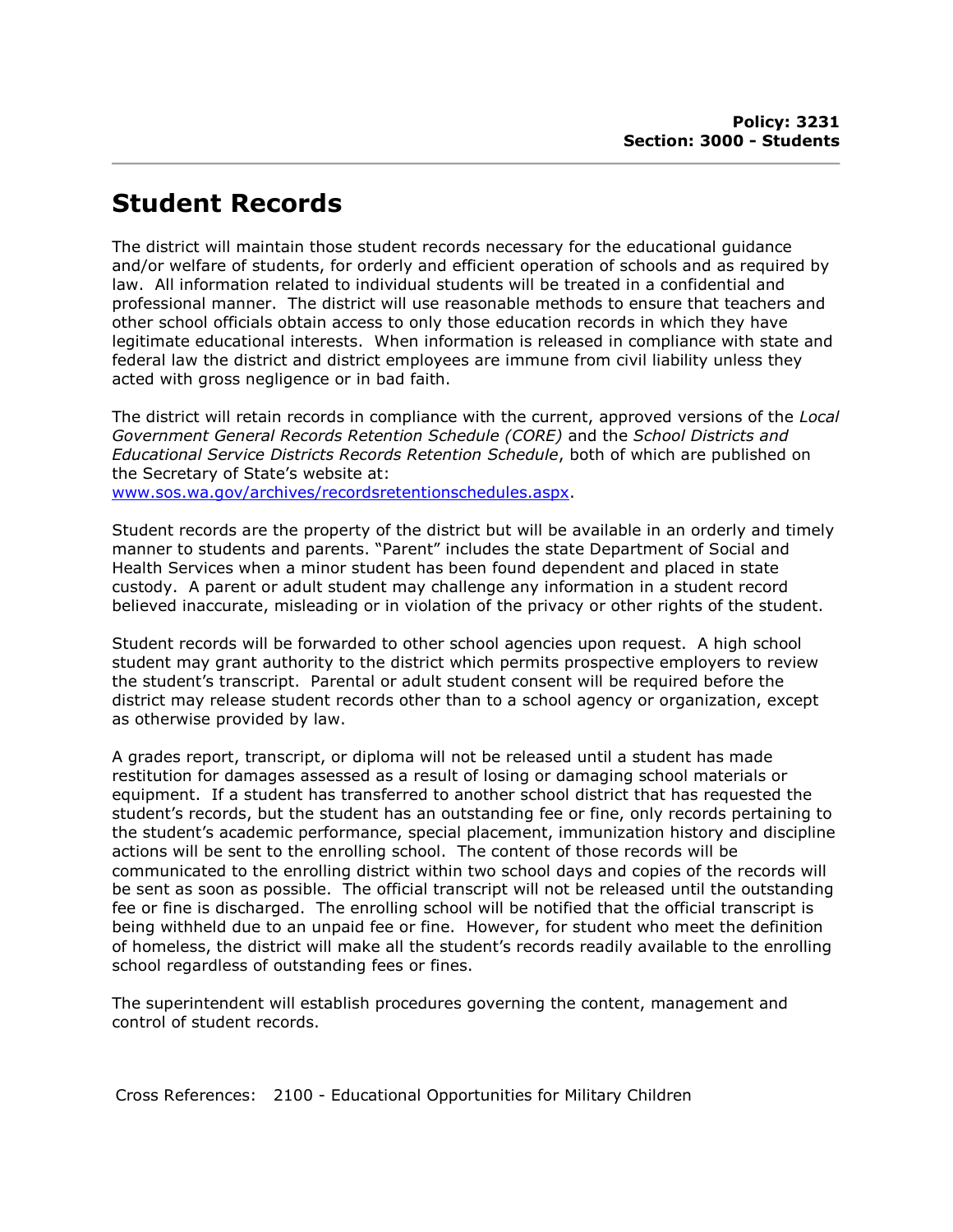3115 – Students Experiencing Homelessness – Enrollment Rights and **Services** 

3211 - Gender-Inclusive Schools

3520 - Student Fees, Fines, or Charges

4020 - Confidential Communications

4040 - Public Access to District Records

Legal References: 20 U.S.C. 1232g Family Education Rights and Privacy Act

CFR 34 , Part 99 Family Education Rights and Privacy Act Regulations 42 U.S.C. 11431 et seq. McKinney-Vento Homeless Assistance Act RCW 28A.150.510 Transmittal of education records to DSHS— Disclosure of educational records—Data sharing agreements— Comprehensive needs requirement document—Report.

RCW 28A.195.070 Official transcript withholding – Transmittal of information

RCW 28A.225.151 Reports.

RCW 28A.225.330 Enrolling students from other districts — Requests for information and permanent records — Withheld transcripts — Immunity from liability — Notification to teachers and security personnel — Rules

RCW 28A.230.120 High school diplomas — Issuance — Option to receive final transcripts —Notice

RCW 28A.230.180 Educational and career opportunities in the military, student access to information on, when

RCW 28A.600.475 Exchange of information with law enforcement and juvenile court officials – Notification of parents and students.

RCW 28A.605.030 Student education records – Parental review release of records—Procedure.

RCW 28A.635.060 Defacing or injuring school property — Liability of pupil, parent or guardian — Withholding grades, diploma, or transcripts — Suspension and restitution — Voluntary work program as alternative

— Rights protected

RCW 40.24.030 Address Confidentiality Program — Application — Certification

Chapter 246-105 WAC Immunization of child care and school children against certain vaccine-preventable diseases

Chapter 392-172A WAC Rules for the provision of special education

Chapter 392-182 WAC Student Health Records

Chapter 392-415-WAC Secondary Education- standardized high school transcript

WAC 181-87-093 Failure to assure the transfer of student record information or student records

WAC 392-121-182 Alternative learning experience requirements

WAC 392-122-228 Alternative learning experiences for juvenile students incarcerated in adult jail facilities